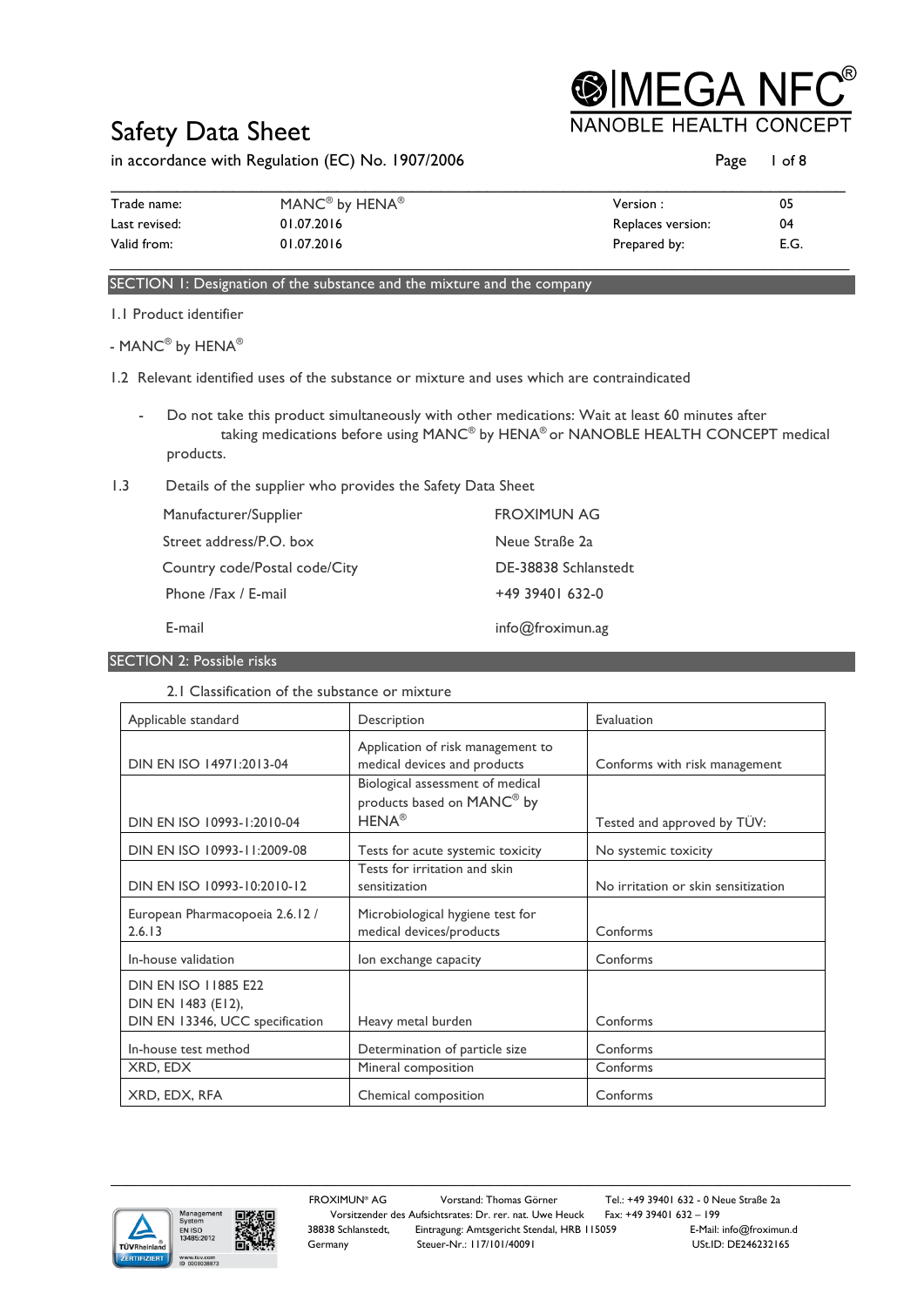**IMEGA NI** 

## Safety Data Sheet

in accordance with Regulation (EC) No. 1907/2006

| Page | $2$ of $8$ |
|------|------------|
|      |            |

| Trade name:   | MANC® by HENA® | Version :         | 05   |
|---------------|----------------|-------------------|------|
| Last revised: | 01.07.2016     | Replaces version: | 04   |
| Valid from:   | 01.07.2016     | Prepared by:      | E.G. |

The active substance has been classified as safe and non-hazardous to health.



Safety information and instructions

- If you are pregnant or nursing or have a - Please take care to avoid dust generation medical problem, consult your physician when removing the products from larger before using MANC<sup>®</sup> by HENA<sup>®</sup>-based medical packages. products.
- Do not take this product simultaneously  $\sim$  Do not leave the MANC<sup>®</sup> by HENA® open; always close with other medications: Wait at least 60 the package so that it is airtight. minutes after taking medications before - Stop using the treatment if you notice any using MANC<sup>®</sup> by HENA<sup>®</sup> or FROXIMUN<sup>®</sup> medical unusual effects. devices.
- 
- Please wear a protective mask.
	-
	-

### 2.3 Other risks

None

### **SECTION**

3: Composition / Component data

| 3.1 Substances |                                                                    |
|----------------|--------------------------------------------------------------------|
| Ingredient     | $MANC®$ by $HENA®$ (micronized, activated, natural clinoptilolite) |
| Product type   | zeolite                                                            |
| Classification | framework silicates (tectosilicates                                |





FROXIMUN® AG Vorstand: Thomas Görner Tel.: +49 39401 632 - 0 Neue Straße 2a Vorsitzender des Aufsichtsrates: Dr. rer. nat. Uwe Heuck Fax: +49 39401 632 – 199<br>38838 Schlanstedt, Eintragung: Amtsgericht Stendal, HRB 115059 E-Mail: info@froximun.d Eintragung: Amtsgericht Stendal, HRB 115059 Germany Steuer-Nr.: 117/101/40091 USt.ID: DE246232165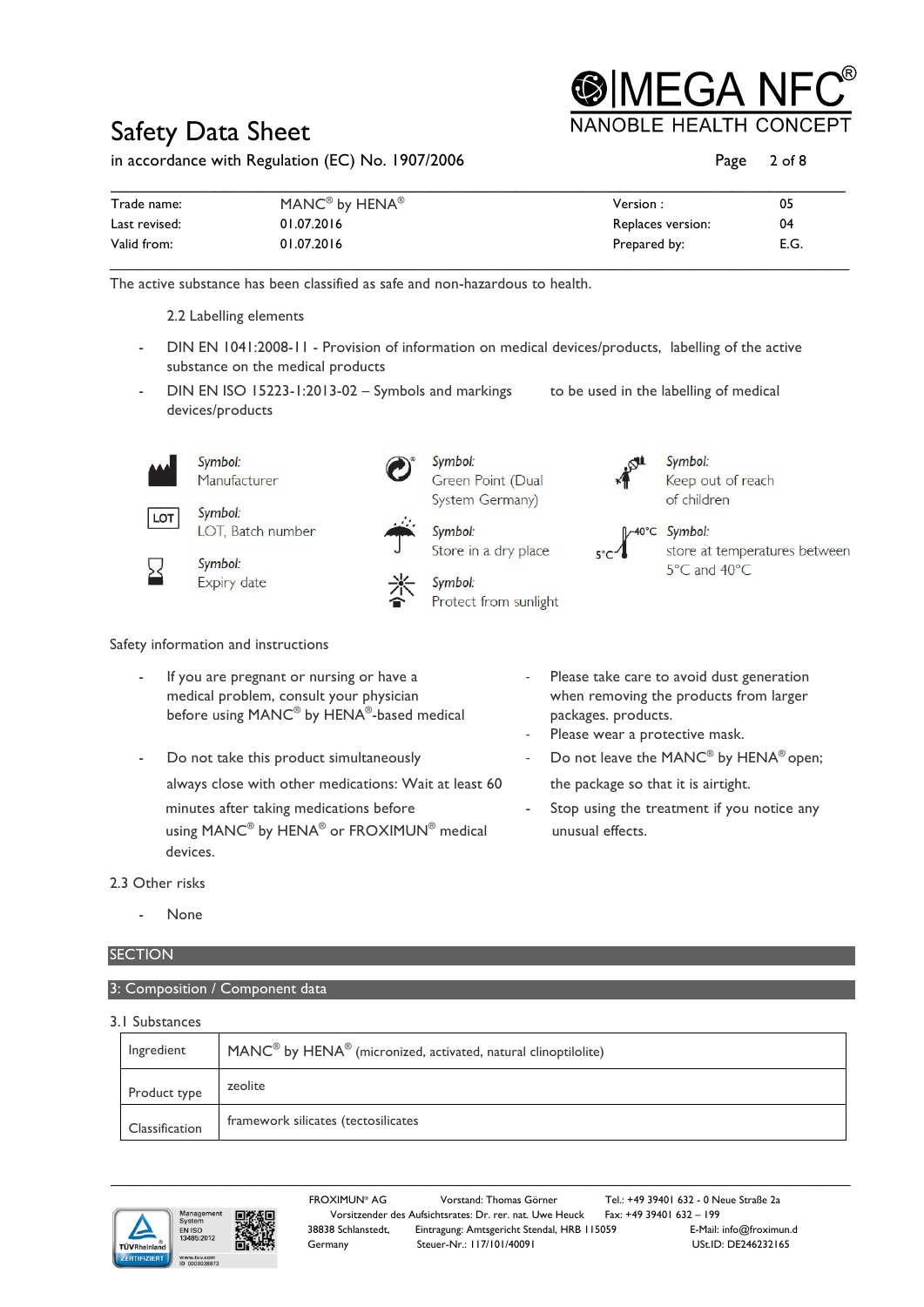# IEGA N

## Safety Data Sheet

### in accordance with Regulation (EC) No. 1907/2006 **Page 3 of 8** Page 3 of 8

| Trade name:   | MANC <sup>®</sup> by HENA <sup>®</sup> | Version :         | 05   |
|---------------|----------------------------------------|-------------------|------|
| Last revised: | 01.07.2016                             | Replaces version: | 04   |
| Valid from:   | 01.07.2016                             | Prepared by:      | E.G. |

| Use                   | in oral, cutaneous and dental medical devices and cosmetics of FROXIMUN® AG |
|-----------------------|-----------------------------------------------------------------------------|
| Elemente <sup>*</sup> | silicium, aluminium, calcium, potassium, magnesium, sodium, iron            |

\*  $MANC<sup>®</sup>$  by HENA<sup>®</sup> is a natural product and is subject to fluctuations.

### 3.2 Mixtures

- None

### SECTION 4: First aid measures

- 4.1 Description of first aid measures General information:
- Please comply with the instructions for use for the relevant MANC® by HENA®-based products After inhalation:
- Products in capsule form or stirred in liquid cannot be inhaled.
- After inhale a big cloud of dust, please consult a doctor if breathing problems develop.

### After skin contact:

There is no danger. The product can come into contact with the skin.

### After eye contact:

- Avoid getting the product in your eyes! Rinse your eyes immediately with plenty of water in the event of contact. If there is no improvement, consult an ophthalmologist.

### After swallowing:

There is no danger. The product is intended for oral use. Drink (200 –300 ml) water with it.

4.2 The most important acute and delayed symptoms and effects

There is no danger. Overdoses are not possible. The product does not cause any side effects. If you drink too little liquid with it, it can cause constipation.

### 4.3 Information on emergency medical assistance and special treatment

Stop using the treatment if you notice any unusual effects. Do not take this product simultaneously with other medications: Wait at least 60 minutes after taking medication before using MANC® by HENA® or TOXAPREVENT® products.



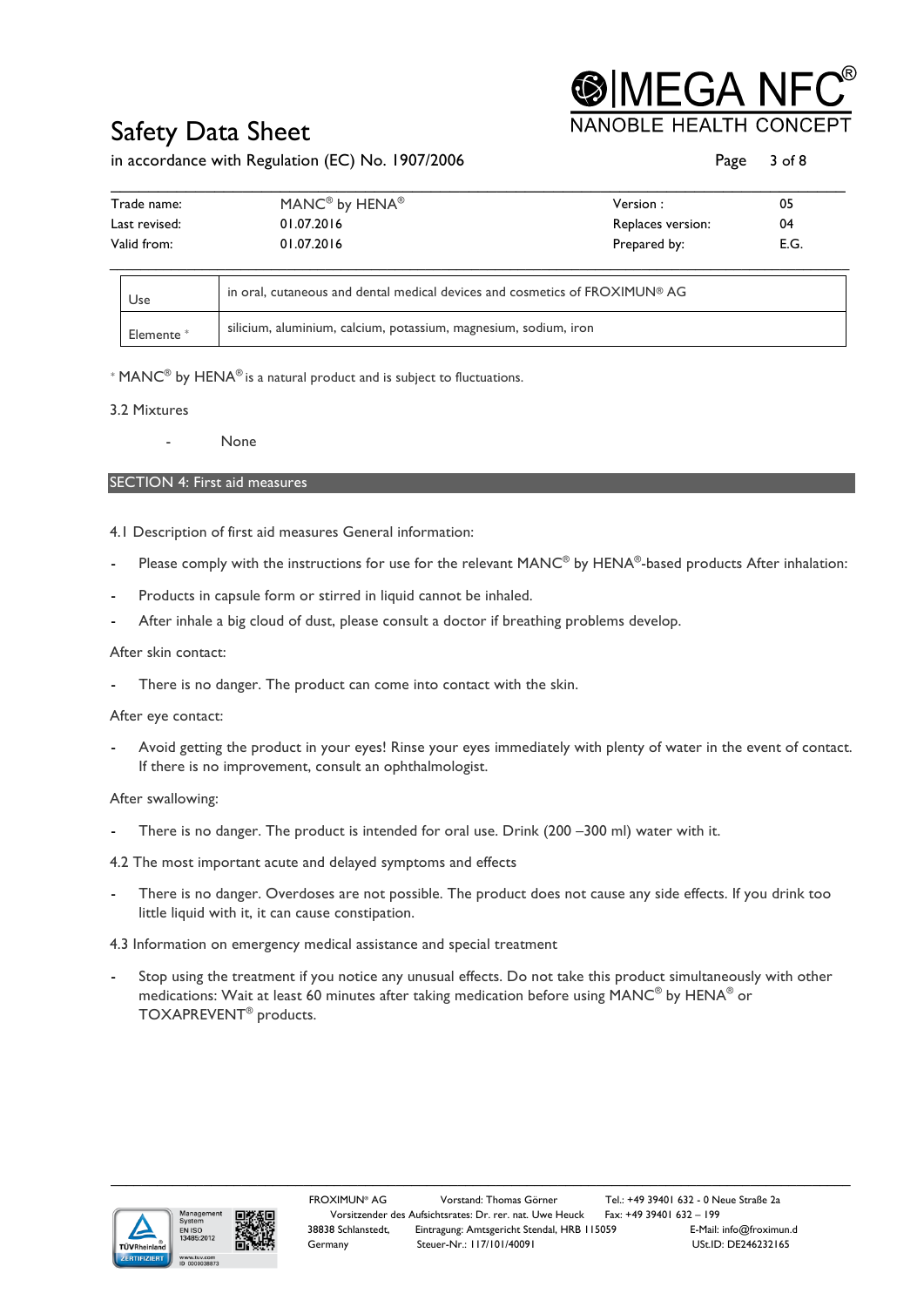# **MEGA NF JOBLE HEALTH CONCEPT**

| Trade name:   | MANC® by HENA® | Version :         | 05   |
|---------------|----------------|-------------------|------|
| Last revised: | 01.07.2016     | Replaces version: | 04   |
| Valid from:   | 01.07.2016     | Prepared by:      | E.G. |

### SECTION 5: Fire-fighting procedures

5.1 Extinguishing materials

Suitable extinguishing materials

Not applicable, as the substance is not flammable

Extinguishing materials unsuitable for safety reasons

Not applicable, as the substance is not flammable

5.2 Special risks posed by the substance or mixtures None

- 5.3 Information on fighting fires
- Not applicable, as the substance is not flammable

SECTION 6: Procedures in the event of accidental release

6.1 Personal precautionary measures, protective equipment and emergency measures Procedures to be used

- None
- 6.2 Environmental protection measures
- 

6.3 Methods and material for retention and cleaning

- None

6.4 Cross-references to other sections

incompatibilities into account

- None

None

SECTION 7: Handling and storage

7.1 Protective measures for safe handling 7.2 Conditions for safe storage, taking

Instructions for safe handling

- Keep out of reach of children! Requirements for storage facilities and containers
- Store in a dry place at a temperature below Recommended storage temperature: room 5°C und 40°C, keep out of direct sunlight. the stemperature, do not store at temperatures
- Use by: See labeling. The set of the set of the set of the set of the set of the set of the set of the set of the set of the set of the set of the set of the set of the set of the set of the set of the set of the set of th
- Open the package immediately before use  $\qquad \qquad -$  Do not store with outgassing substances. and close it again immediately afterwards. - Do not store with open paints and varnishes.
- Process immediately if possible. Store in sealed, airtight containers.
- $\_$  ,  $\_$  ,  $\_$  ,  $\_$  ,  $\_$  ,  $\_$  ,  $\_$  ,  $\_$  ,  $\_$  ,  $\_$  ,  $\_$  ,  $\_$  ,  $\_$  ,  $\_$  ,  $\_$  ,  $\_$  ,  $\_$  ,  $\_$  ,  $\_$  ,  $\_$  ,  $\_$  ,  $\_$  ,  $\_$  ,  $\_$  ,  $\_$  ,  $\_$  ,  $\_$  ,  $\_$  ,  $\_$  ,  $\_$  ,  $\_$  ,  $\_$  ,  $\_$  ,  $\_$  ,  $\_$  ,  $\_$  ,  $\_$  , FROXIMUN® AG Vorstand: Thomas Görner Tel.: +49 39401 632 - 0 Neue Straße 2a

38838 Schlanstedt, Eintragung: Amtsgericht Stendal, HRB 115059

Vorsitzender des Aufsichtsrates: Dr. rer. nat. Uwe Heuck Fax: +49 39401 632 – 199 Germany Steuer-Nr.: 117/101/40091 USt.ID: DE246232165

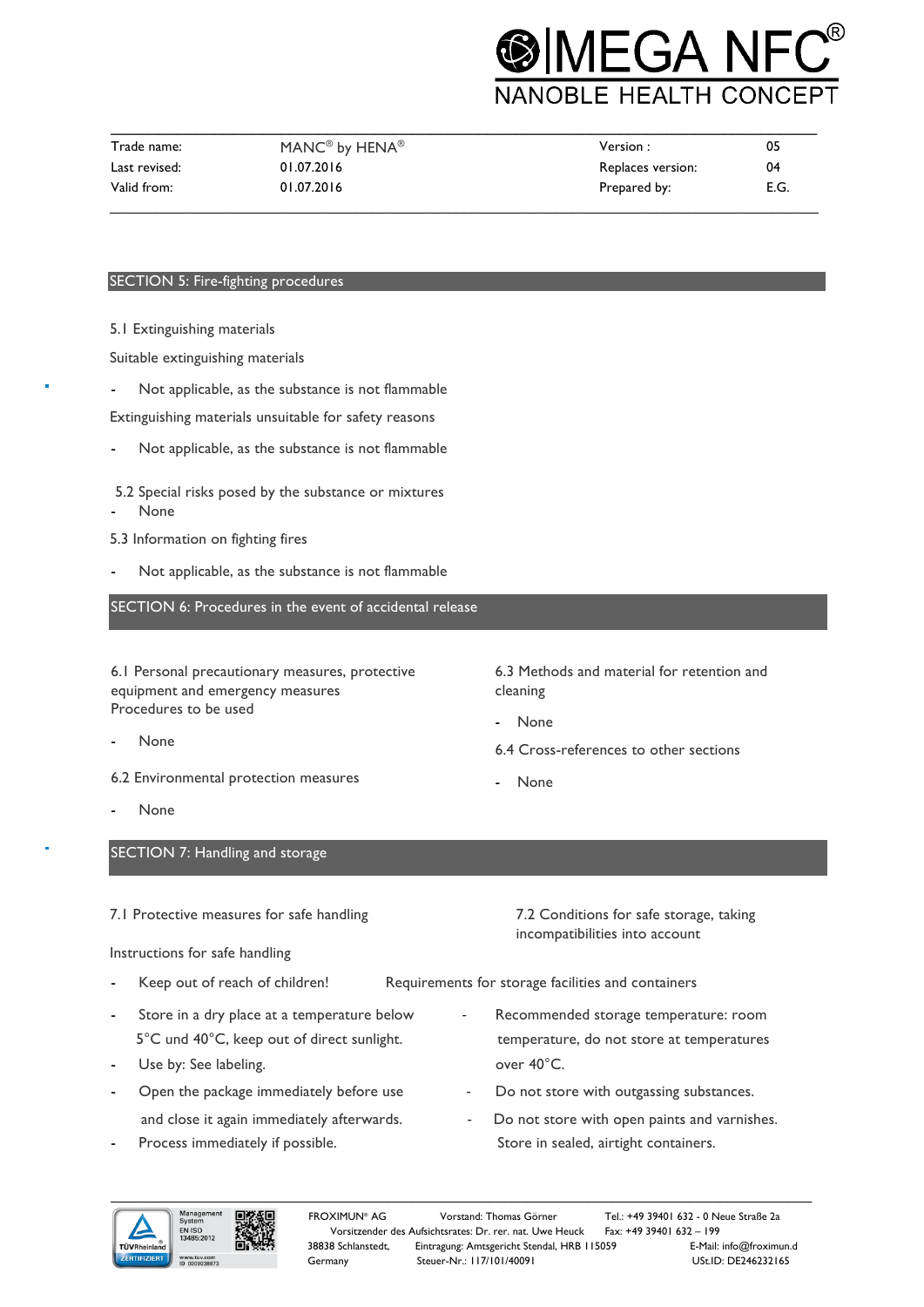

| Trade name:   | MANC® by HENA® | Version :         | 05   |
|---------------|----------------|-------------------|------|
| Last revised: | 01.07.2016     | Replaces version: | 04   |
| Valid from:   | 01.07.2016     | Prepared by:      | E.G. |

### 7.3 Spezifische Endanwendungen

Use exclusively for the stated use.

### SECTION 8: Limitation and monitoring of exposure/Personal protective equipment (PPE)

- 8.1 Parameters to be monitored
	- None

European Union limits

- None

8.2 Limitation and monitoring of exposure/Personal protective equipment (PPE) Suitable technical control facilities

None

### SECTION 9: Physical and chemical properties

9.1 Information on the basic physical and chemical properties

| parameters                                | minimum value | average grit size | processing method |
|-------------------------------------------|---------------|-------------------|-------------------|
| particle size distribution MANC® by HENA® | $0,1 \mu m$   | $1,5 - 2,5$ µm    | validated         |

| parameters                | value            | method    | comment               |
|---------------------------|------------------|-----------|-----------------------|
| Appearance                | Light gray/white | Visual    | $--- -$               |
| Odor                      | Odorless         | Olfactory | $---$                 |
| pH value                  | $6.5 - 7.5$      |           | In aqueous solution   |
| Melting point             | Not determined   | Unknown   | According to supplier |
| Freezing point            | Not determined   | ----      | $---$                 |
| Boiling point/Flash point | $1340^{\circ}$ C | ----      | $---$                 |
| Evaporation speed         | Not determined   | ----      | $---$                 |
| Flammability              | Not determined   | ----      | $- - - -$             |
| Vapor pressure            | Not determined   | Unknown   | Unknown               |
| Vapor density             | Not determined   | Unknown   | Unknown               |
| Solubility                | Insoluble        |           | In water and alcohol  |

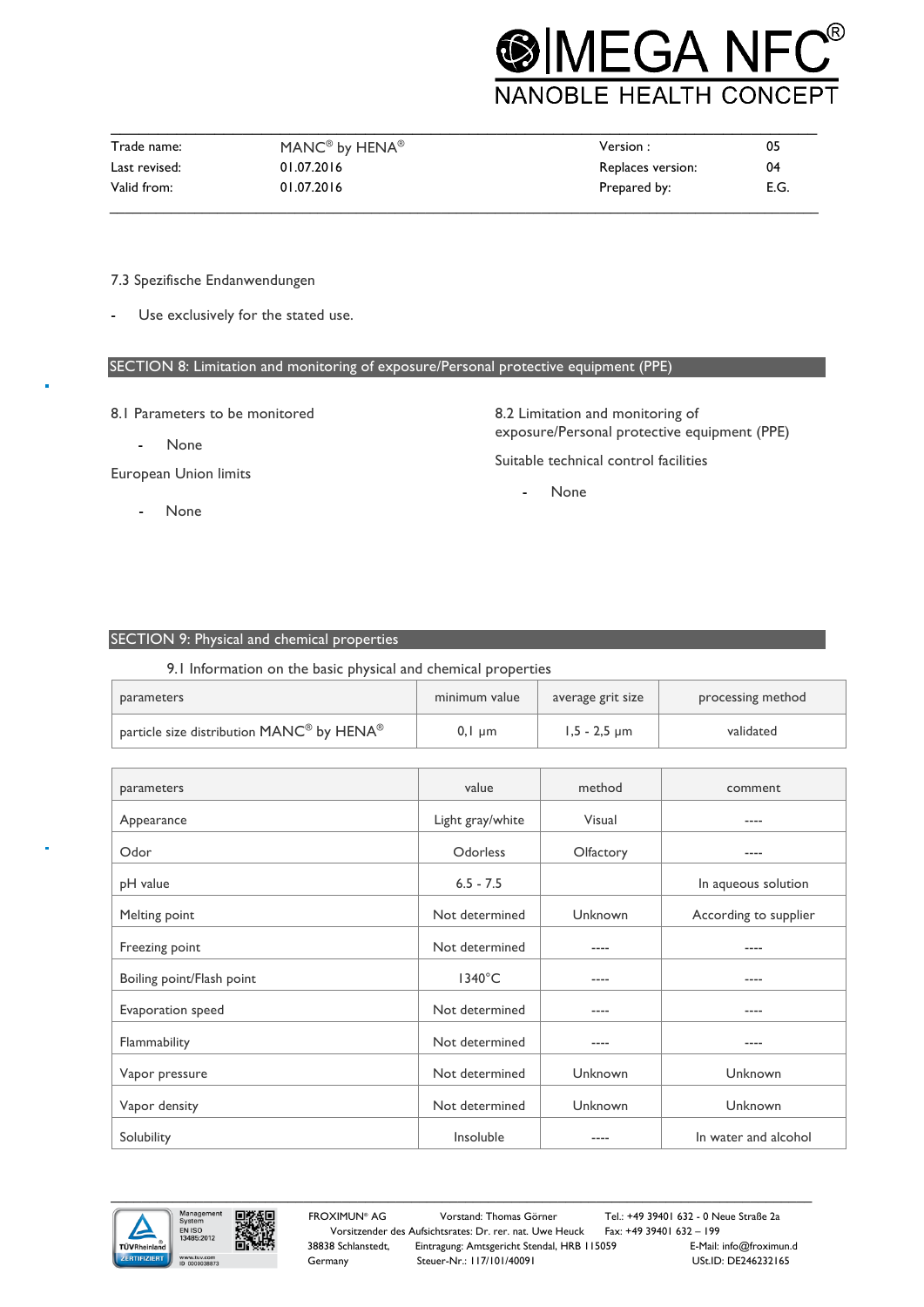

| Trade name:   | MANC® by HENA® | Version :         | 05   |
|---------------|----------------|-------------------|------|
| Last revised: | 01.07.2016     | Replaces version: | 04   |
| Valid from:   | 01.07.2016     | Prepared by:      | E.G. |

| Partition coefficient: n-octanol/water | Not applicable  | $- - - -$ | ----                  |
|----------------------------------------|-----------------|-----------|-----------------------|
| Self-ignition temperature              | $- - - -$       | ----      | ----                  |
| Decomposition temperature              | $400^{\circ}$ C | Unknown   | According to supplier |
| <b>Explosive properties</b>            | Not applicable  | $- - - -$ | ----                  |

9.2 Other information

Corrosion with regard to metals was not tested.

### SECTION 10: Stability and reactivity

## 10.1 Reactivity

Tested as absorptive vis-à-vis:

- ammonia, lead, mercury, histamine, benzidine, pyrrolidine, dimethylamine, cesium, aluminum
- 10.2 Chemical stability
	- The product is chemically stable under normal ambient conditions.
- 10.3 Possibility of dangerous reactions
	- No dangerous reactions are to be expected.
- 10.4 Conditions to avoid
	- Storage in areas with high humidity.
- 10.5 Incompatible materials
	- Unknown
- 10.6 Hazardous decomposition products
	- None

### SECTION 11: Toxicological information

11.1 Information on toxicological effects

- There are no toxicological findings.

### Acute toxicity

- DIN EN ISO 10993-11:2009-08 - Tests for acute systemic toxicity - no systemic toxicity

Irritation, caustic effects, causes severe eye damage, sensitization

- DIN EN ISO 10993-10:2010-12 - Prüfungen auf Irritation und Hautsensibilisierung - keine Irritation und Hautsensibilisierung

Toxicity in the event of repeated usage

- No

**Carcinogenicity** 

- No

Mutagenicity

N<sub>o</sub>

- Reproductive toxicity
	- No

### SECTION 12: Environmental information

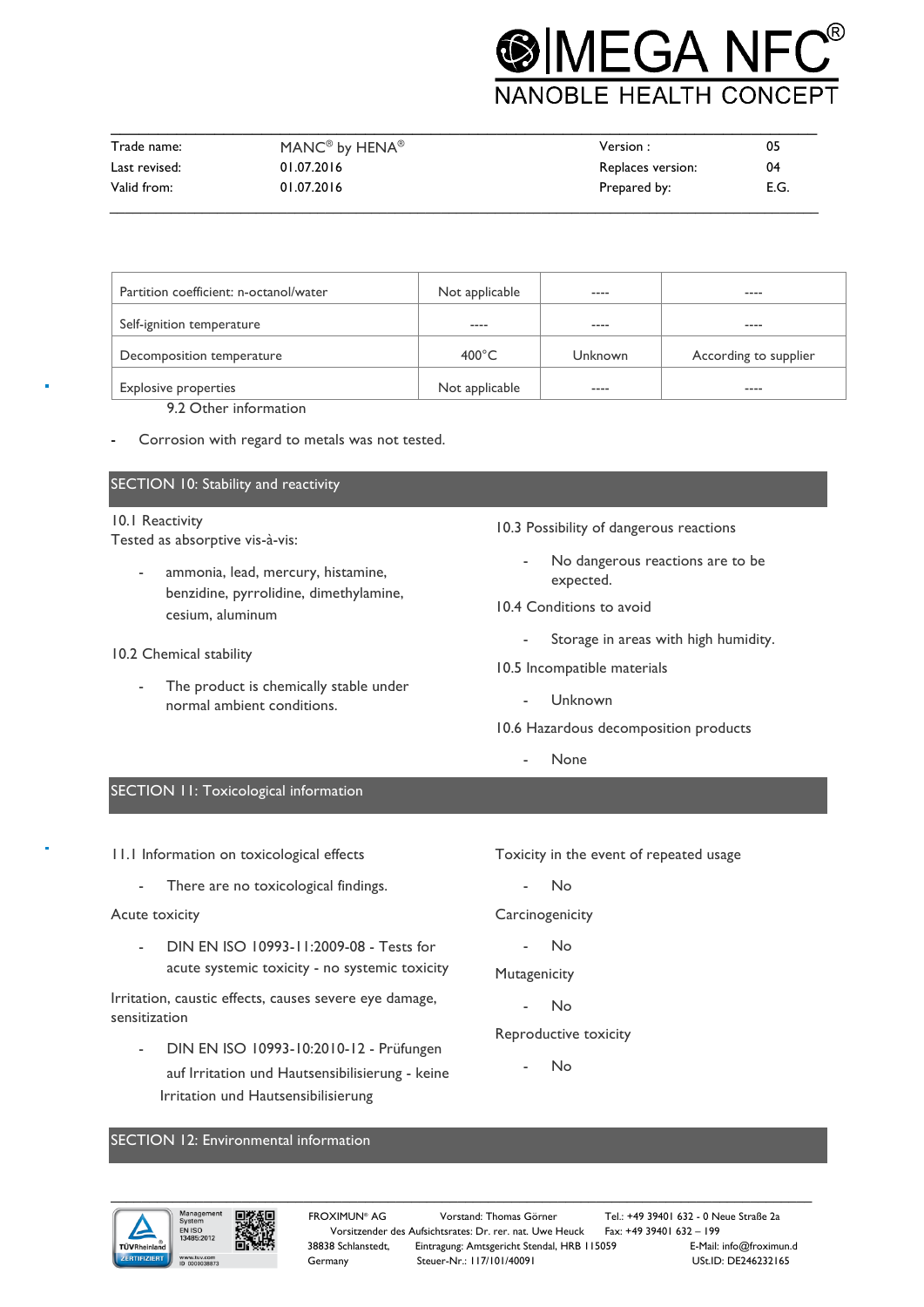

| Trade name:   | MANC® by HENA® | Version :         | 05   |
|---------------|----------------|-------------------|------|
| Last revised: | 01.07.2016     | Replaces version: | 04   |
| Valid from:   | 01.07.2016     | Prepared by:      | E.G. |

|                                            | 12.4 Mobility in the soil                           |
|--------------------------------------------|-----------------------------------------------------|
| 12.1 Toxicity                              |                                                     |
| - There is no toxicity.                    | Can seep into the soil.<br>$\overline{\phantom{a}}$ |
| 12.2 Persistence and degradability         | 12.5 Results of the PBT/vPvB assessment             |
| - There are no environmental risks. The in | No harm or damage is to be expected in<br>any case. |
| gredient is a natural substance.           | 12.6 Other harmful effects                          |
| 12.3 Bioaccumulation potential             |                                                     |
| None                                       | No data available<br>$\qquad \qquad -$              |
| SECTION 13: Instructions for disposal      |                                                     |
|                                            |                                                     |
| 13.1. Procedures for handling waste        |                                                     |
| The product can be disposed of with        | Uncleaned packaging                                 |
| household waste.                           | Not applicable<br>$\overline{\phantom{a}}$          |
| Waste code                                 | Cleaned packaging                                   |
|                                            |                                                     |

- None

SECTION 14: Transport information

- 14.1 UN number
	- None
- 14.2 Proper UN shipping designation
	- Not applicable
- 14.3 Transport hazard classes
	- Not applicable
- 14.4 Packaging group
	- Not applicable
- 14.5 Environmental hazards
	- None
- 14.6 Special warnings and precautions for users
	- See sections 6 8

14.7 Bulk cargo transport in accordance with Annex II

of the MARPOL Convention 73/78 and in accordance with the IBC code

- Not applicable



Not applicable